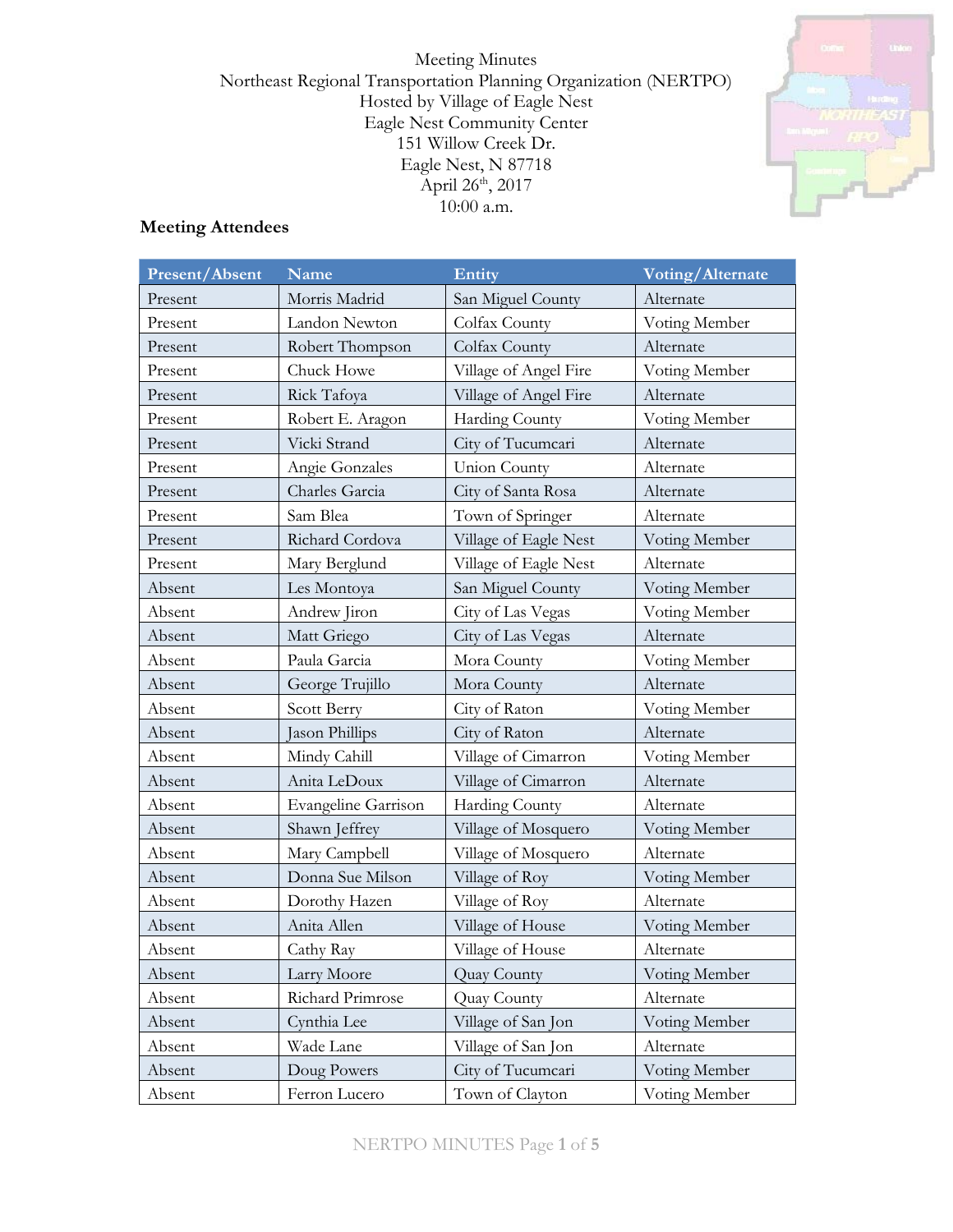|        |                   |                        |               | <b>Union</b>   |
|--------|-------------------|------------------------|---------------|----------------|
| Absent | Tony Naranjo      | Town of Clayton        | Alternate     |                |
| Absent | Walter Hall       | Union County           | Voting Member | <b>Harding</b> |
| Absent | Lee Dixon         | Village of Des Moines  | Voting Member |                |
| Absent | Scott Warner      | Village of Des Moines  | Alternate     |                |
| Absent | None              | Village of Pecos       | Voting Member |                |
| Absent | None              | Village of Pecos       | Alternate     | $F1 -$         |
| Absent | Diane Brown       | Village of Folsom      | Voting Member |                |
| Absent | Mike Schoonover   | Village of Folsom      | Alternate     |                |
| Absent | Mignon Saddoris   | Village of Grenville   | Voting Member |                |
| Absent | Lynn Wiseman      | Village of Grenville   | Alternate     |                |
| Absent | Larry Wallin      | Village of Logan       | Voting Member |                |
| Absent | Russell Feerer    | Village of Logan       | Alternate     |                |
| Absent | Timothy P. Dodge  | City of Santa Rosa     | Voting Member |                |
| Absent | George Dodge Jr.  | Guadalupe County       | Voting Member |                |
| Absent | Monica Abeyta     | Guadalupe County       | Alternate     |                |
| Absent | Fernando Garcia   | Town of Springer       | Voting Member |                |
| Absent | Don Flynn         | Village of Maxwell     | Voting Member |                |
| Absent | Joanna Taylor     | Village of Maxwell     | Alternate     |                |
| Absent | Laudente Quintana | Village of Wagon Mound | Voting Member |                |
| Absent | Nora Sanchez      | Village of Wagon Mound | Alternate     |                |

### **New Mexico Department of Transportation (NMDOT) and Planners**

John Herrera – Local Government Road Funds (LGRF) Coordinator NMDOT District IV Paul Sittig – Government to Government Liaison NMDOT District IV Tamara Hass – NMDOT Planning Division Dolores Gonzales – North Central NM Economic Development District (NCNMEDD) Dennis T. Salazar – NCNMEDD Tim Armer – NCNMEDD Eric Ghahate – NCNMEDD Vincent M. Soule – Eastern Plains Council of Governments (EPCOG)

### **Guests**

Attila Bality-National Park Service Danica Gonzales-City of Santa Rosa Richard Arguello-Union County Community Development Center Daniel Gurule-City of Las Vegas Veronica Gentry Rebecca Martinez Tim Herfel – [therfel@gmail.com](mailto:therfel@gmail.com) Louise Herfel [-lherfel@gmail.com](mailto:-lherfel@gmail.com) Daniel Gurule - [dgurule@ci.las-vegas.nm.us](mailto:dgurule@ci.las-vegas.nm.us)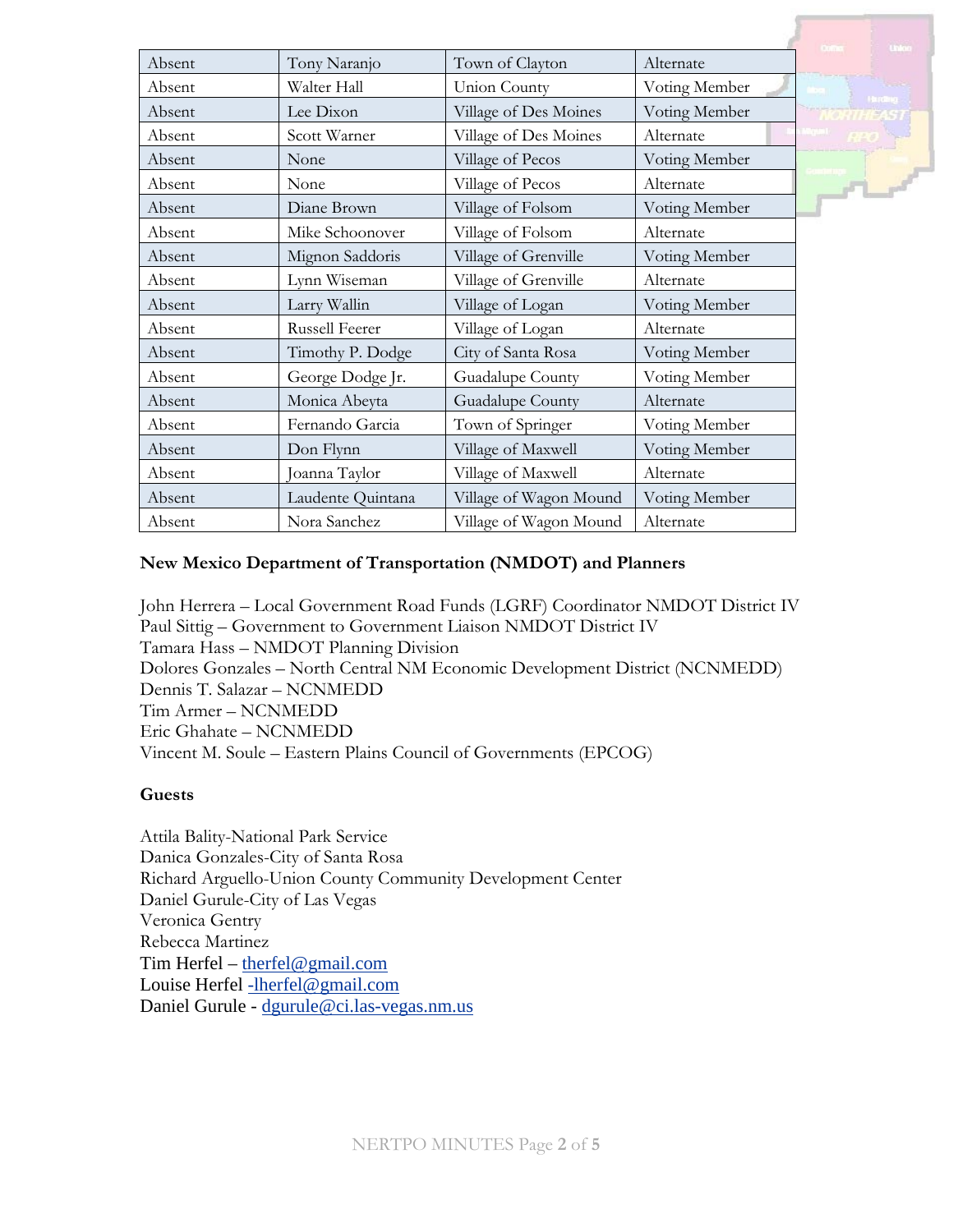## **I. Call to Order**

The Meeting was called to order at 10:09 AM by Chairman Richard Cordova.

### **II. Pledge of Allegiance/New Mexico State Flag**

The Pledge of Allegiance and the salute to the New Mexico State Flag was led by Vice-Chairman Chuck Howe.

### **III. Welcome**

Chairman Richard Cordova welcomed everyone to the Village of Eagle Nest. Individual introductions were conducted by all in attendance.

#### **IV. Approval of Agenda**

Motion: Landon Newton – Colfax County Second: Robert Aragon – Harding County No opposition was voiced. Motion passed.

### **V. Approval of Minutes** (March 22nd, 2017-Village of Raton)

Motion: Robert Aragon – Harding County Second: Sam Blea – Town of Springer No opposition was voiced. Motion passed.

## **VI. NMDOT District Four Update/STIP Amendment #7**(Mr. David Trujillo-District Four Engineer and Staff)

No Report, Mr. Trujillo was unable to attend the meeting. They will provide an updated on STIP amendment IV at the Las Vegas NERTPO Meeting on May 18<sup>th</sup>, 2017.

### **VII. Presentation:** Local Government Road Fund (LGRF) – John Herrera, (NMDOT District IV LGRF Coordinator)

Mr. John Herrera went over the LGRF Time-Line, what applications should include, eligibility, agreement package, funding percentages, Match-Waiver Program, requesting disbursements, requests for time extensions, amendments and project close-out. Various questions were asked of Mr. Herrera for clarity.

Mr. John Herrera presentation on Local Government Road Fund slideshow can be found on our <http://www.rtponm.org/>presentation archive.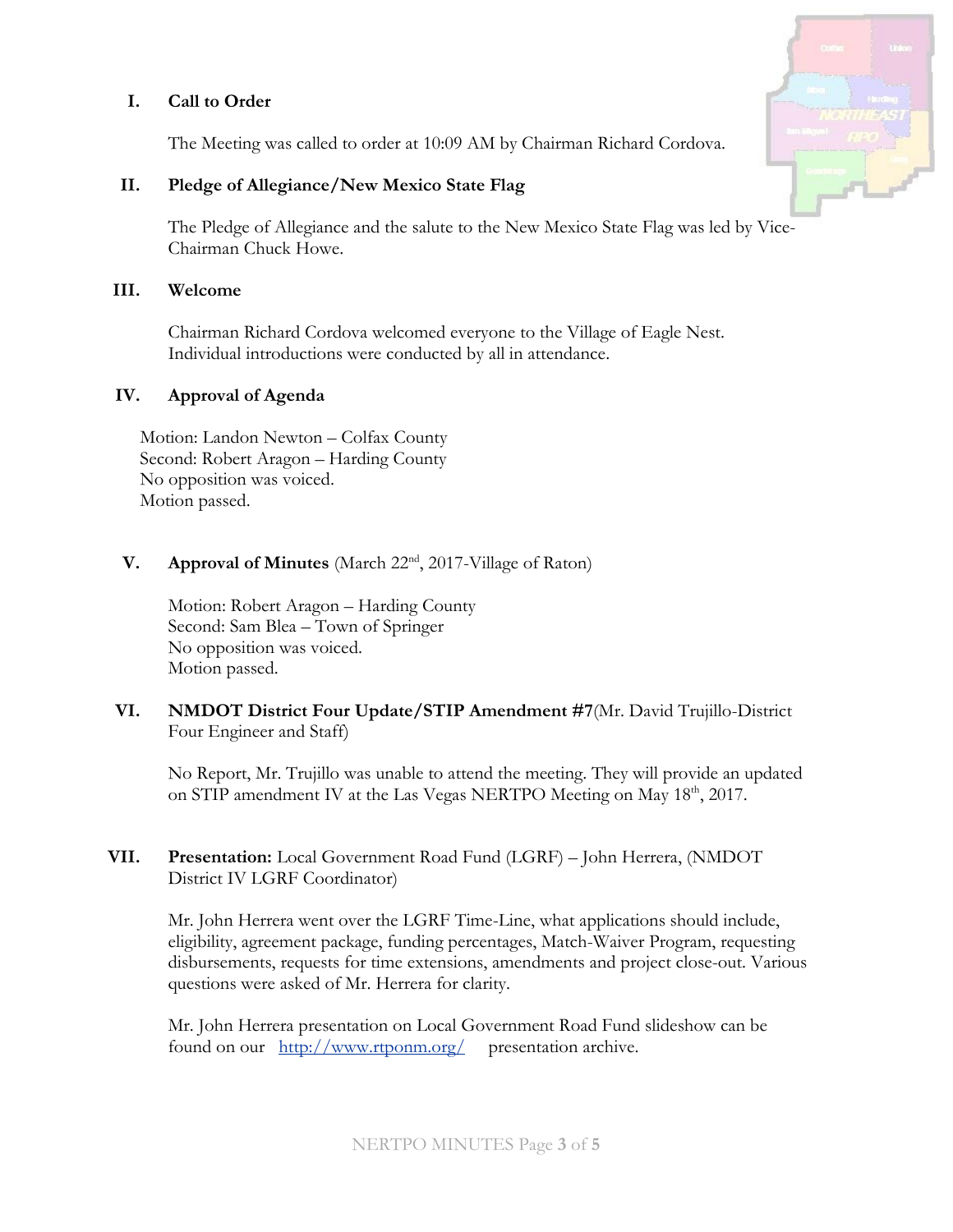## **VIII. Presentation:** Asset Management and Planning, (Tamara P. Haas, P.E. Division Director, NMDOT)

Ms. Haas went over presentation on overall "Transportation Asset Management" which included MAP-21 Background, Assets, Draft Guiding Principles, vision of where we are going and how we get there, performance measures, financial plans in TAM, programing Timeline. Questions for clarification were asked and thoroughly explained. In summary, the presentation will help to manager our assets better over the long term, to understand where we have gaps in performance, prioritizing our gaps, streamlining how we conduct business and to meet MAP-21 TAM and TAMP Requirements.

Ms. Tamara Haas' presentation on Transportation Asset Management slideshow can be found on our <http://www.rtponm.org/>presentation archive

## **IX. Presentation:** Parks, Trails, and Health Workbook (Attila Bality, National Parks Service)

Atilla Bality gave a presentation about the National Park Service Rivers, Trails, and Conservation Assistance program which supports community-led natural resource conservation and outdoor recreation projects across the nation. The National Park Service Strategic Initiatives is to build partnerships with health and wellness organizations to promote healthy parks and healthy people. The National Network of conservation and recreation planning professionals has a partnership with community groups, nonprofits, tribes, and state and local governments to design parks and trails, conserve and provide access to rivers, protect special places and create outdoor recreation opportunities in communities.

Mr. Atilla Bality's presentation on National Park Services slideshow can be found on our <http://www.rtponm.org/>presentation archive.

## **X. Discussion**: Project Status update (Local Government Members)

### **XI. Update from the NERTPO Planners/Program Managers**

Dolores Gonzales gave the following Planners Report:

- Clean Water State Revolving Fund application is due April 28, 2017.
- Next Transportation Commission Meeting will be on May  $18<sup>th</sup>$ , 2017 Las Vegas District IV.
- TAP/RTP FFY18/19 Update, still no word on the funding or selection for the TAP Applications. The Recreational Trails Advisory Board met on 2/2/17 and the TAP Selection Committee met on 2/6/17 to rank the project applications. Both committees have some follow up items, but NMDOT hopes to announce project selection on schedule.
- On April 27<sup>th</sup> NCNMEDD will have their Annual Quality Assurance Review of the RTPO's done, our Audit can be found on the NMRTPO website for 2016.
- Save the Date June  $28<sup>th</sup> 30<sup>th</sup>$  National Regional Transportation Conference in Denver, Colorado.
- Upcoming Training-The Road to 20/20 US Census on May 3<sup>rd</sup>, 2017.
- CDBG Deadline for ACS/Surveys LMI Date due on May  $5<sup>th</sup>$ , 2017.